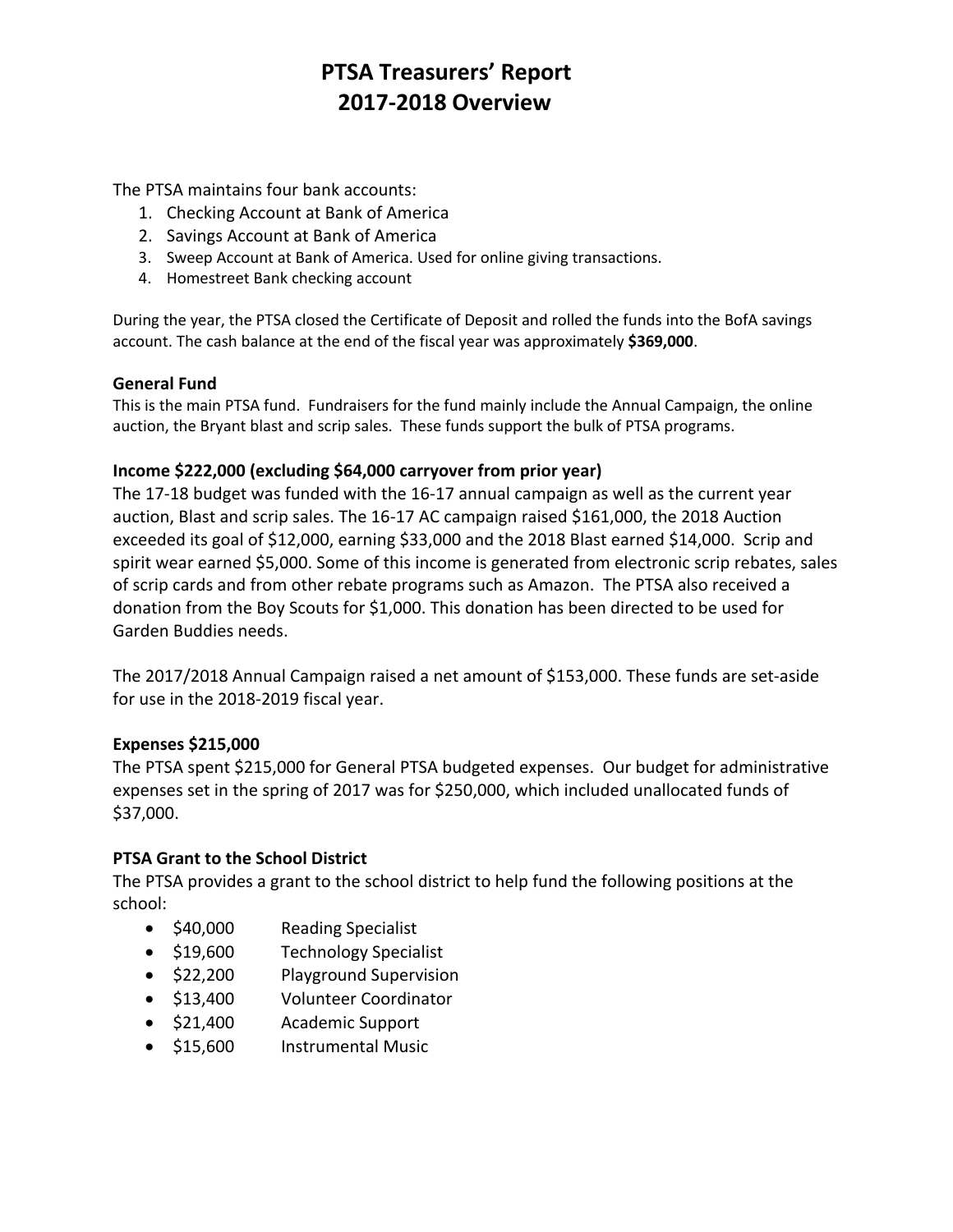At the beginning of the 17/18 school year the PTSA had \$37,000 in unallocated funds. This is a budget line to address PTSA needs that arise during the year. The PTSA authorized spending for \$25,000. The following is a list of what was approved:

- \$8,200 Additional substitute time for reading assessments
- $$5,200$  True up of 4<sup>th</sup> Quarter SPS grant payment
- \$3,000 Classroom Community Grants (\$2,300 used)
- \$2,600 Additional Playground Supervision (not fully utilized)
- \$1,700 Increase in substitute budget due to contracted hourly rate increase
- \$1,700 Instrument maintenance and drum purchase
- \$800 CPR Training for all staff
- \$700 Encyclopedia Britannica
- \$700 True up of discretionary funds for student enrollment (\$26/student)
- \$300 Accounting and campaign software costs
- \$100 Field day staff appreciation

The Budget committee works with the Bryant Administration and Staff to make sure that our goals align with funding provided by the PTSA. The 2018/2019 General PTSA Budget is \$250,000 for program and administrative expenses. This includes approximately \$14,000 in unallocated funds.

#### **Budget Reserve**

The Reserve account balance is \$82,500. The reserve amount should be addressed yearly at budget meetings to determine if the reserve amount needs to be adjusted. WA State PTSA recommends a reserve that covers approximately one-third of operating expenses.

#### **Restricted Funds**

These accounts represent funds held for a variety of school programs that the PTSA fiscally sponsors. The accounts are also used hold balances for future spending e.g. library materials replacement, or ongoing restricted donations for library author visits and Windermere family support grants.

### **Fifth grade camp**

Each year the 5<sup>th</sup> grade spends four days at the Islandwood Environmental Learning Center on Bainbridge Island. The families of  $4<sup>th</sup>$  graders raise money to pay for environmental camp in their 5<sup>th</sup> grade year (contributions and Board approved fundraisers). Families make donations of \$250 to cover the remaining cost, and some scholarships are offered. In the year 17/18 the PTSA contributed \$7,000 towards the class of 2018. The total cost of Islandwood was \$31,760.

Unused money that was raised for camp is used for graduation expenses. Money that is unspent after a class graduates, rolls over into the general fund.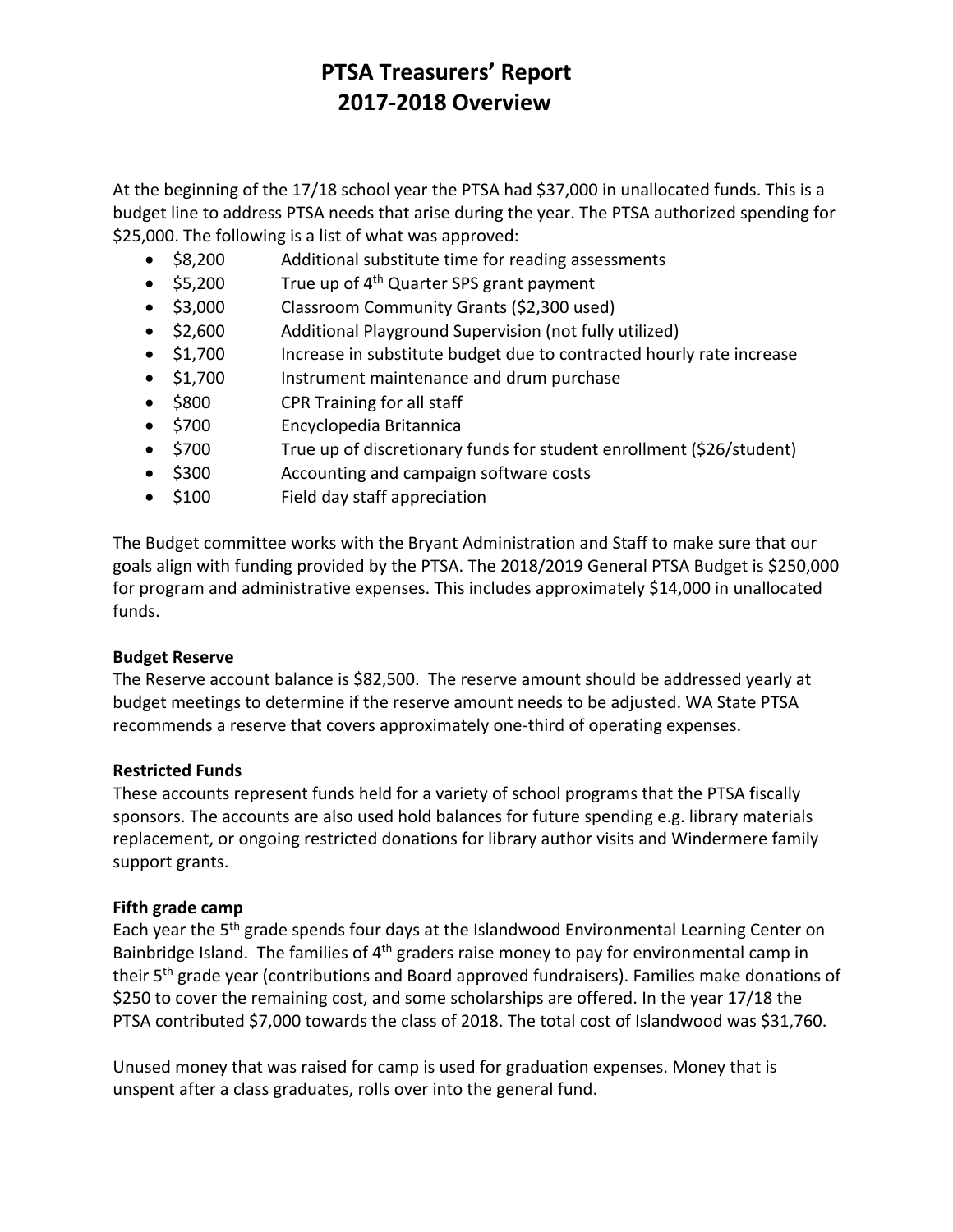#### **Instrumental Music**

The PTSA contracts with the school district for 1 day of instrumental music each week. subsidizes one half day, and a third half day is supported by donations from the families of participating students. The donation in 2017-2018 was \$100/student.

#### **Walk to School**

A \$1,000 grant called Safe Routes to School received from the City of Seattle, used to promote walking and biking events, and bike safety. High levels of student participation in sponsored activities such as bike to school month.

#### **Self-Supporting/Restricted Programs (represents corrected amounts after Sept mtg)**

The PTSA provides banking and administrative services only. The programs have the following balances at 6/30/18:

| 5th Grade 2019                   | \$30,183.74 |
|----------------------------------|-------------|
| Drama/School Play                | 25,699.72   |
| <b>Chess Club</b>                | 9,219.82    |
| Library Author Visit fund        | 8,620.54    |
| Cyber Kids                       | 1,923.31    |
| Handbell                         | 2,195.98    |
| <b>Windermere Funds</b>          | 3,773.79    |
| Choir                            | 1,296.40    |
| <b>Playground Renovation</b>     | 1,026.93    |
| <b>Graphic Novels Club</b>       | 839.94      |
| <b>Computer Replacement Fund</b> | 824.00      |
| Walk to School                   | 889.79      |
| <b>Running Club</b>              | 675.39      |
| Social Committee                 | 173.51      |
| 5th Grade 2021                   | 430.00      |
| HIP                              | 409.07      |
| Music Link Up                    | 404.53      |
| 5th Grade 2022                   | 115.00      |
| Library Materials Replacement    | 83.69       |
| 4th Grade Math Club              | 79.85       |
|                                  | \$88,864.90 |

Library Author Visit Fund is a restricted fund to track donations from a Bryant family, used to pay for author visits arranged by the librarian.